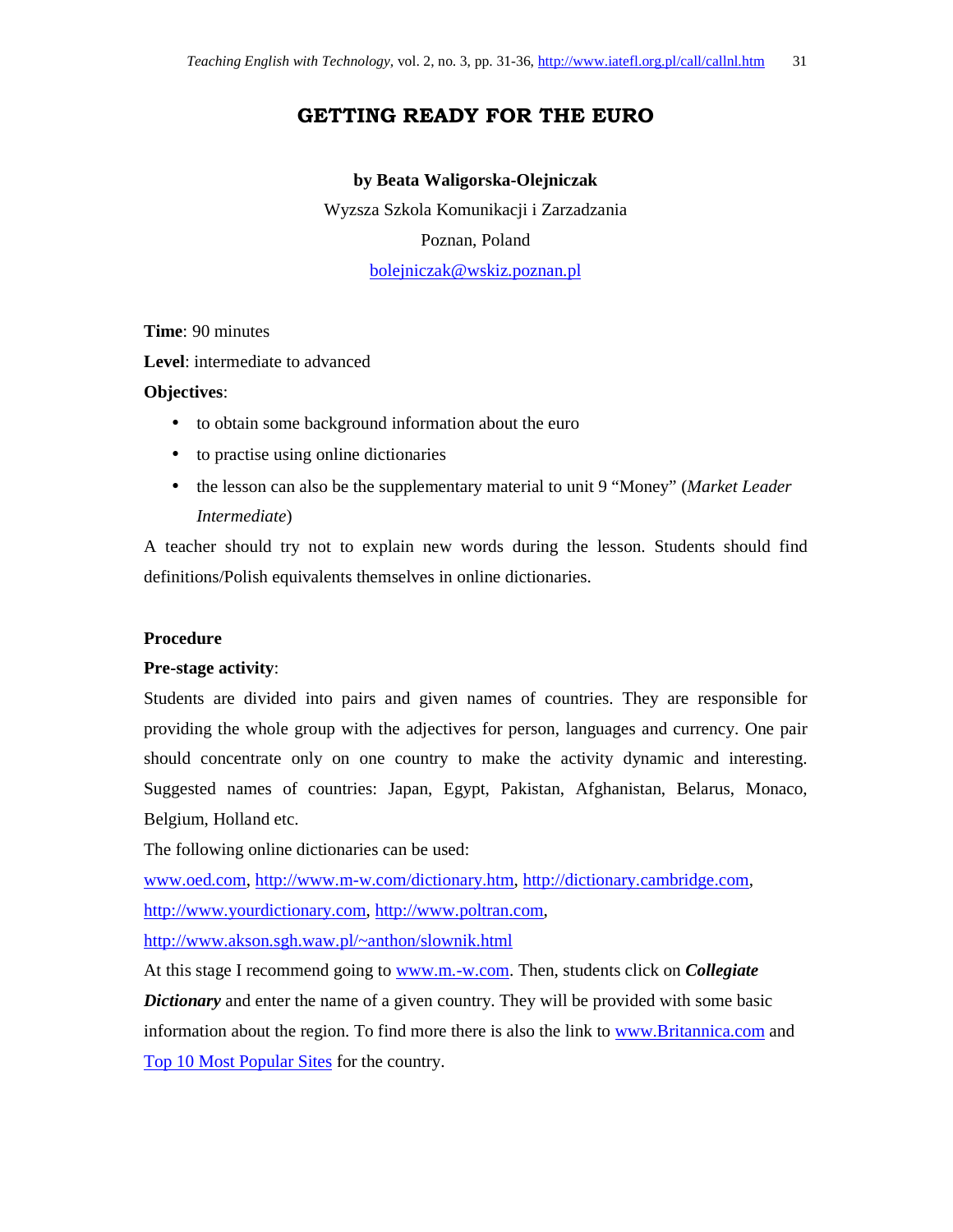### **While-stage activity:**

- 1. Students go to the site: www.euro.ecb.intand click on *History of the euro***.** Students try to explain the following dates:
- $-1957$
- 1986
- $-1992$
- <sup>1</sup> January 2001
- 2. Students click on *Glossary* and complete the sentences:
- a. The graphic symbol for the euro was inspired by \_\_\_\_\_\_\_\_\_\_\_\_\_\_\_\_ and refers to \_\_\_\_\_\_\_\_\_\_\_\_\_\_\_\_. The parallel lines represent \_\_\_\_\_\_\_\_\_\_\_\_\_\_\_\_. The official abbreviation for the euro is \_\_\_\_\_\_\_\_\_\_\_\_\_\_\_.
- b. The European Central Bank was established in \_\_\_\_\_\_\_\_\_\_\_\_\_\_\_\_ and is situated in
- c. The Eurosystem is governed by \_\_\_\_\_\_\_\_\_\_\_\_\_\_\_\_ and its main objective is

d. The abbreviation EMU stands for \_\_\_\_\_\_\_\_\_\_\_\_\_\_\_.

- 3. Students are divided into groups/ pairs. They prepare presentations either on the euro bank notes or coins. They click on *Euro bank notes & coins.* They should refer to the following questions:
- a. coins
- How many denominations are there?
- Who designed them?

\_\_\_\_\_\_\_\_\_\_\_\_\_\_\_\_.

\_\_\_\_\_\_\_\_\_\_\_\_\_\_\_\_.

- What do the sides of coins feature?
- Technological details (security features)
- b. bank notes
- Security features how are they protected from being counterfeited?
- How many bank notes are there?
- Describe symbols and names used in the design (windows, gateways, stars, bridge etc.)
- 4. Students click on *Conversion rates* to do the task: The current price for Newsweek International is EUR 3.80. Where is it the most expensive? Convert the price into the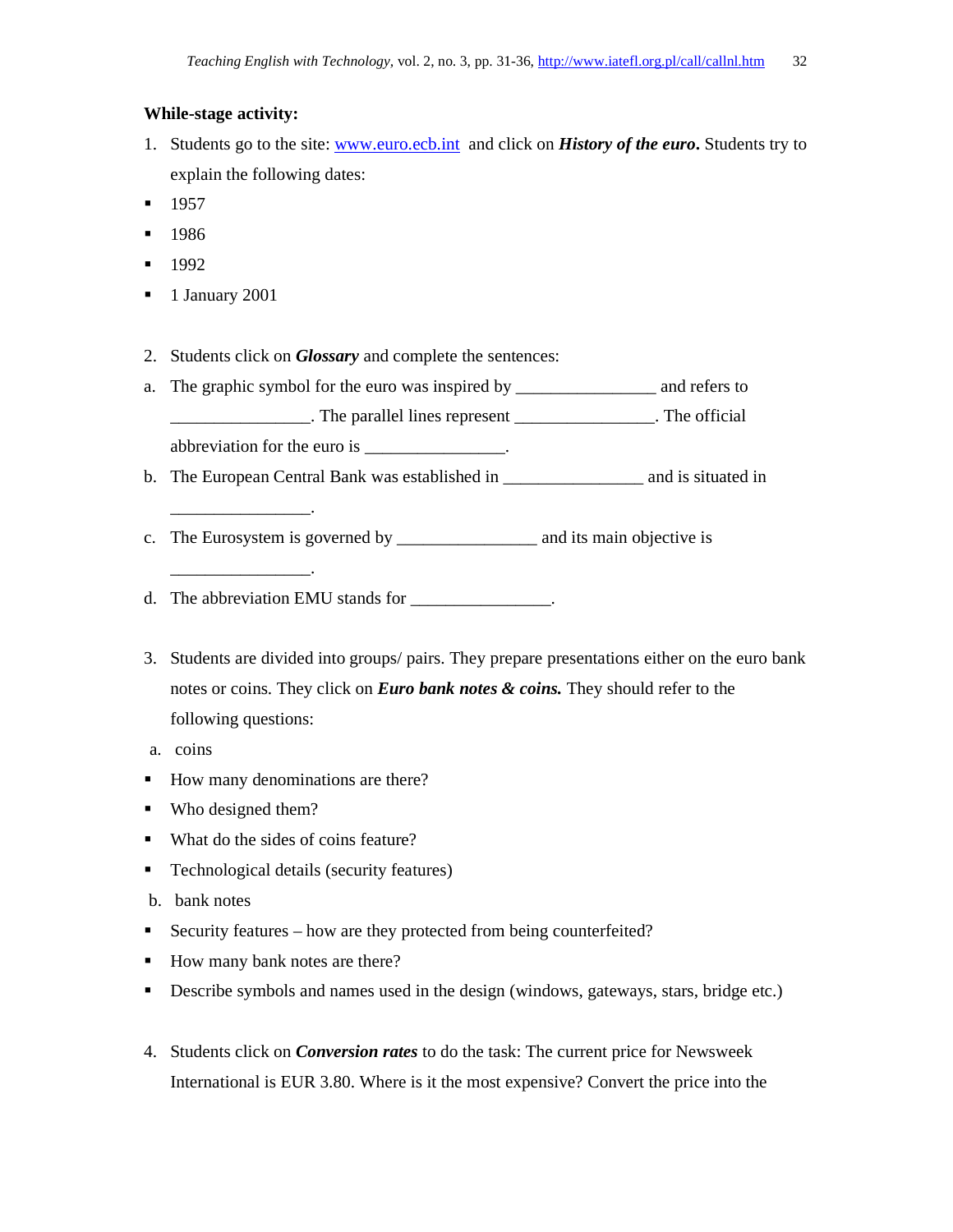former currency and then into Polish one. Students are divided into groups and concentrate on one country.

### **Post-stage activity:**

1. Students can go to *Children's zone* and download games there testing their recognition of particular coins and bank notes.

2. With an ambitious class you can revise the core vocabulary on money giving the list of Polish words (for example: dług, premia, prowizja, łapówka, oprocentowanie, mandat, brutto, netto etc.) making the students translate them with the help of Polish online dictionaries. If they use www.poltran.com they should enter the Polish word and click on *into English*. When they have English equivalents, they should look for synonims, idioms and related words in a monolingual dictionary, for example www.yourdictionary.com, clicking on *Thesaurus*. Then, they can use the phrases preparing funny sentences in English, which should be translated by their classmates into Polish with the help of dictionaries if necessary. 3. You can turn students' attention to the abbreviations used during the lesson and make them find what other popular business abbreviations stand for. They can go to www.yourdictionary.com, click on *Business* and then, *Business Glossary and Acronyms*. Suggested abbreviations: P.T.O; VAT; SOS; M.D; WHO; OPEC; FAO; F.O.B; UNO etc.

#### **Homework:**

1. At home students can complete the following text on the EU and Poland. They should use **will** or **won't** checking unfamiliar words in online or CD ROM dictionaries if they have ones at home or in a library. To revise the future tense they can go to www.englishpage.com, click on *verb tenses* and then, *future.*

Since the collapse of communism, the countries of East and Central Europe have been knocking on the door of the European Union. And what *will* the EU tell them? "We have a set of rules, and if you want to join, you (1) \_\_\_\_\_\_\_ accept all the rules of the club." Those conditions (2) \_\_\_\_\_\_\_ scare off anybody. Hungary, Poland, the Czech Republic, Slovenia, Estonia and Cyprus (3) \_\_\_\_\_\_\_ be considered in the first turn. "Enlargement of the EU (4)

\_\_\_\_\_\_\_ be seen as the final stage of a process that has been going on since 1989 in Poland" says Balcerowicz. But membership (5) \_\_\_\_\_\_\_ come cheap. EU officials (6) \_\_\_\_\_\_\_ spend 80 billion euro on helping the newcomers. The cost for each applicant (7) \_\_\_\_\_\_\_ be several times larger than the EU aid it receives. According to estimates, Poland (8) \_\_\_\_\_\_\_ have to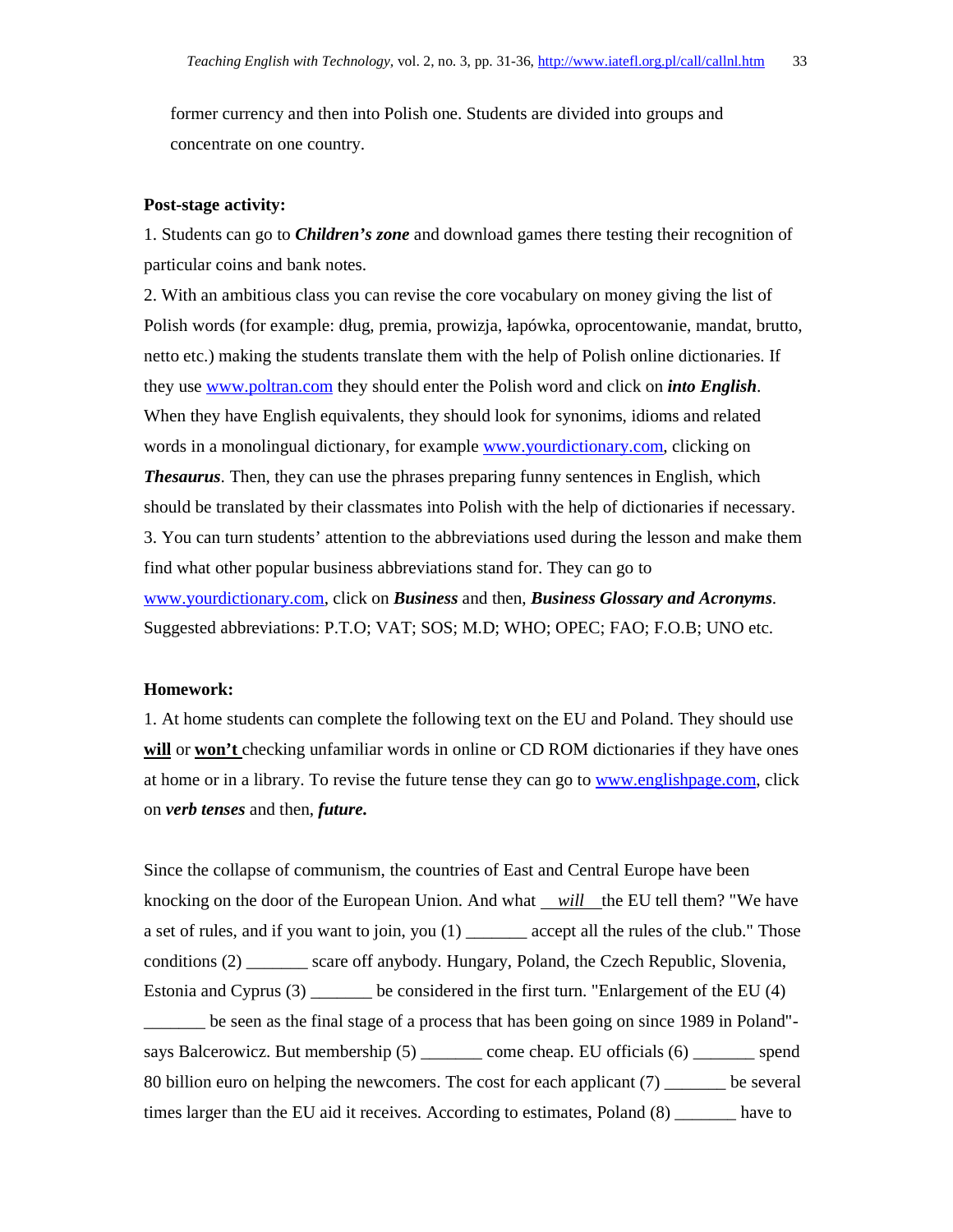spend about 34 billion euro on its environmental cleanup efforts. But there (9) be only costs. There (10) \_\_\_\_\_\_\_ be huge benefits as well.

2. They can also revise vocabulary connected with money. To choose the correct answer they should use a monolingual online dictionary clicking on *Thesaurus*.

1. I have my savings account in Bank Zachodni WBK S. A. At the end of each month they send me \_\_\_\_\_\_\_\_\_.

a) my bills b) my bank statement c) my receipts d) my premium 2. The profession of a teacher is one of most ethical. Teacher hardly ever take \_\_\_\_\_\_\_. a) bonuses b) rewards c) bribes d) fines 3. My friend earns quite well. He is paid a very high \_\_\_\_\_\_\_ on goods he sells. a) fee b) provision c) salary d) commission 5. I didn't have money so I paid for my stereo in 6 monthly \_\_\_\_\_\_\_. a) rates b) instalments c) interest d) parts 6. He lost his job and I had to pay off his \_\_\_\_\_\_\_. a) owes b) cash c) debts d) rents 7. Our company \_\_\_\_\_\_\_ a record profit last month. a) did b) got c) made d) gave 8. I couldn't find a job so I had to be on the \_\_\_\_\_\_\_. a) dole b) pension c) grant d) state ration

## *DIFFERENT SHADES OF MADNESS*

# **by Miroslawa Podgorska**

## III LO

### Zamosc, Poland

### marmil@interia.pl

**Level:** Intermediate and above.

**Time:** 90 minutes.

**Aims:** 

• To teach vocabulary describing mental disorders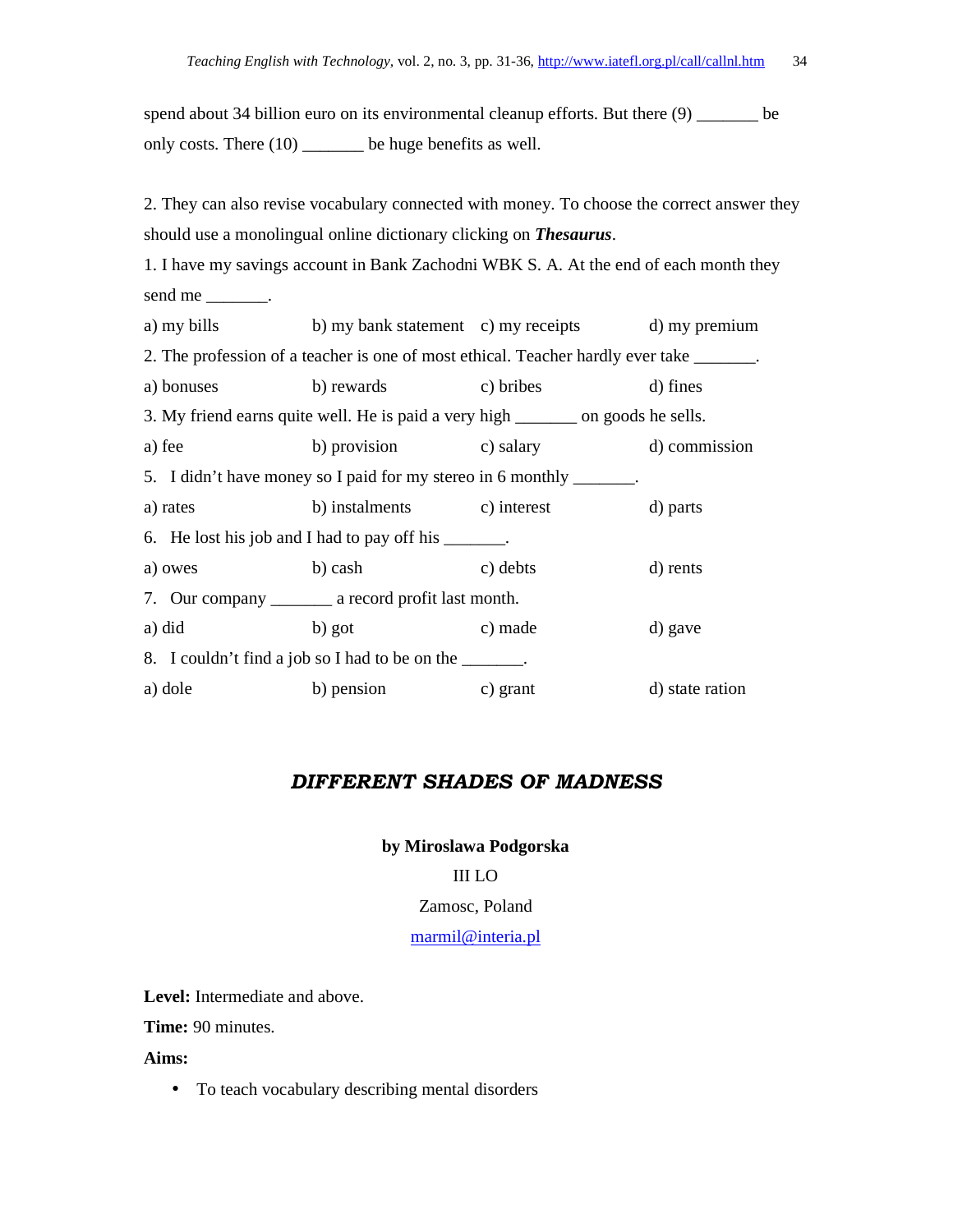- To revise noun suffixes
- To broaden students' knowledge through reading about mad historical characters and their influence

**Technical requirements:** one computer per group of 2 students, with the Internet connection. **Knowledge:** Students should be skilled at typing the URLs.

### **Procedure:**

### **Pre-stage activities**

1. The teacher asks students if they know any vocabulary used to define disorders (suggested answers: *nuts, crazy, stupid, unstable, mad*). To come up with more words, they are advised to use CD-ROM dictionaries available in the classroom or online dictionaries.

2. The teacher asks for the definitions of given words to make students realise the fact that some of the words are used in a wrong way.

### **While-stage activities**

3. Students are given task sheets with definitions and they are to try and match adjectives to the definitions.

|                  | Behaving in a crazy or dangerous way   |
|------------------|----------------------------------------|
| 2.               | Thinking only about yourself           |
| 3.               | Believing unreasonably that you can't  |
|                  | trust other people or that they are    |
|                  | trying to harm you                     |
| $\overline{4}$ . | Believing you are extremely powerful   |
|                  | or important                           |
| 5.               | Unreasonably worried or frightened     |
| 6.               | Completely stupid or crazy, often in a |
|                  | dangerous way                          |
|                  | Mentally confused or behaving          |
|                  | strangely, because of old age          |
| 8.               | Typical or connected with              |
|                  | schizophrenia                          |

The adjectives are: *schizophrenic*, *deranged*, *insane*, *paranoid*, *megalomaniac*, *egocentric*, *neurotic*, *senile*. (The key: 1.deranged, 2.egocentric, 3.paranoid, 4.megalomaniac, 5.neurotic, 6.insane, 7.senile, 8.schizophrenic.)